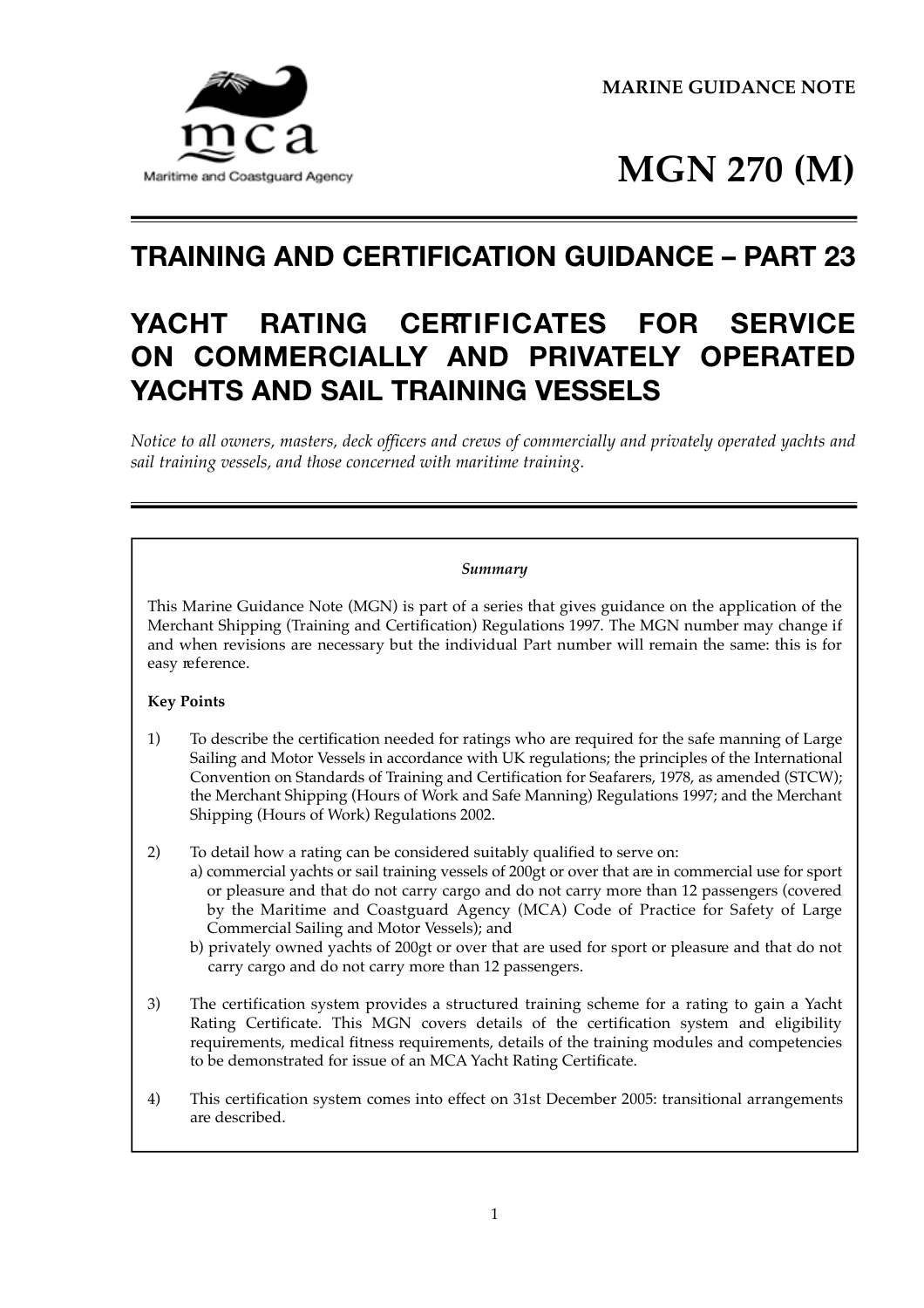### **LATEST INDEX TO PARTS**

The training and certification series of guidance is currently under review. Due to this the part numbers of some titles previously published may change. During this transitional period the Index to Parts will not be published in MGNs but will be made available via the Agency website.

Seafarer Training & Certification Branch Maritime and Coastguard Agency Spring Place 105 Commercial Road SO15 1EG

Telephone: 023 8032 9231 Fax: 023 8032 9252 E-Mail: exams\_section@mcga.gov.uk

General Enquiries: 24 Hour Info Line infoline@mcga.gov.uk 0870 600 6505

MCA Website Address: Internet: http://www.mcga.gov.uk

File Ref: MC 058/022/0081

Published: 07/2004

© Crown Copyright 2004

*Safer Lives, Safer Ships, Cleaner Seas*



The MCA is an executive agency of the Department for Transport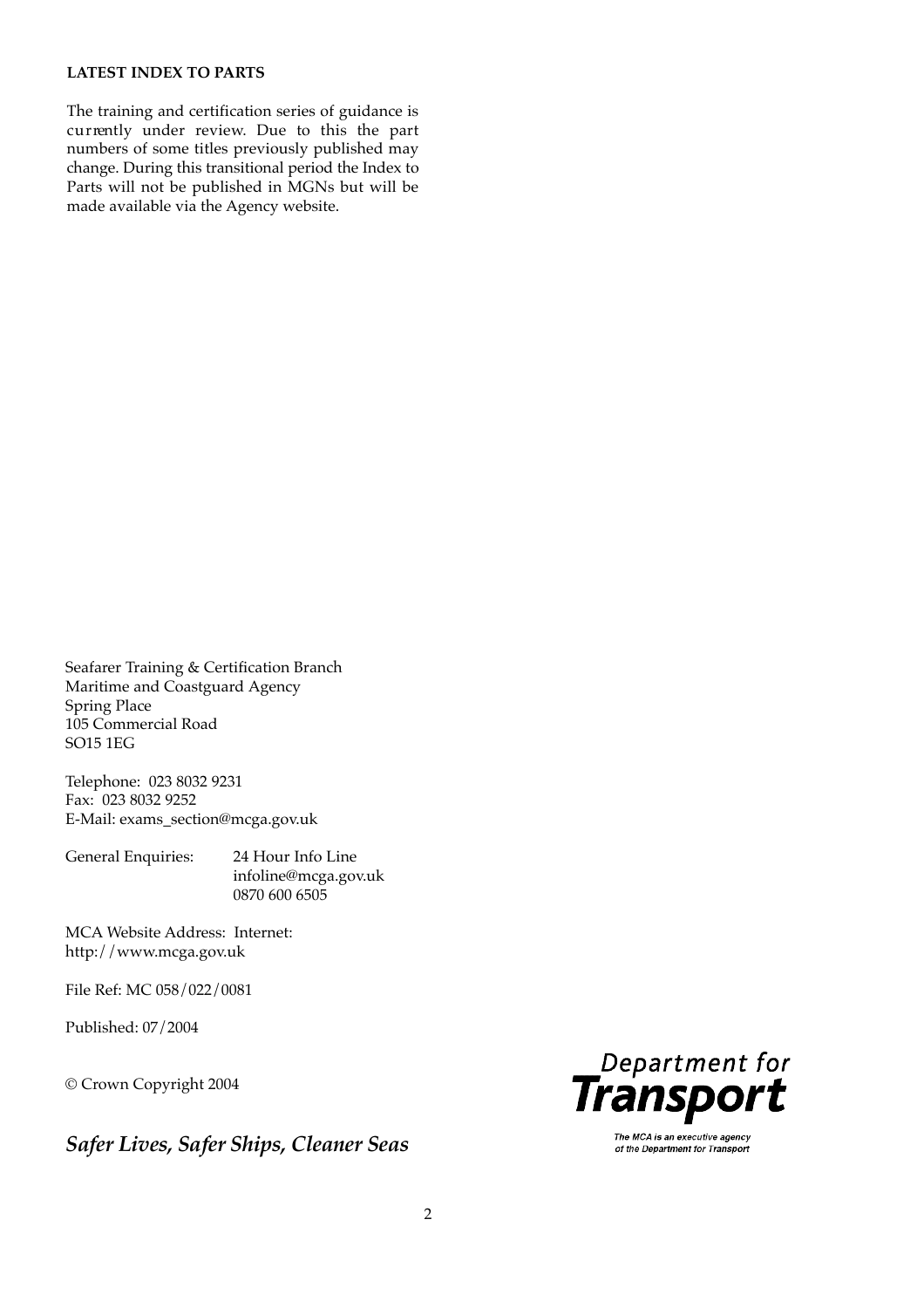*All references to "Parts" in this document are to other Parts of this series of Training and Certification Guidance Notes*

#### **1.0 Introduction**

- 1.1 All yacht ratings required by a Safe Manning Document, or where a Safe Manning Document is not required then those ratings necessary for the safe manning of a UK registered private or commercial yacht or sail training vessel of 200gt or over, must be qualified in accordance with the MCA 'Code of Practice for the Safety of Large Commercial Sailing and Motor Vessels' and this MGN. There is a transitional period until 31 December 2005 so that existing ratings have time to gain certificates in line with the new certification system.
- 1.2 The yacht rating training detailed in this MGN includes:
	- the basic training under STCW;
	- relevant competencies required by STCW for issue of a Navigational or Engineering Watch Rating Certificate; and
	- relevant elements of the Efficient Deck Hand Certificate.
- 1.3 A single Yacht Rating Certificate covering both navigational and engineering watch keeping duties will be issued by the MCA to successful candidates.

#### **2.0 Yacht Rating**

- 2.1 The MCA 'Code of Practice for the Safety of Large Commercial Sailing and Motor Vessels' requires all sea-going commercially and privately operated yachts of 24 metres and over in load line length to be safely manned. It is the responsibility of the owner/managing agent to ensure that the Master and, where necessary, other members of the crew are appropriately qualified and have recent and relevant experience of the vessel type, vessel size and type of operation on which the vessel is engaged.
- 2.2 In fulfilling this obligation ratings required to be carried by a Safe Manning Document, or on vessels 200gt or over but less than 500gt where no such document is required

then the ratings necessary for the safe manning of the vessel, shall be appropriately qualified as evidenced by holding an MCA Yacht Rating Certificate or other MCA recognised qualification such as:

- an AB Certificate issued under the ILO AB Convention; or
- a UK Efficient Deck Hand (EDH) Certificate; or
- a Navigational or Engine Room Watch Rating Certificate issued under STCW.

Holders of these recognised equivalent qualifications do not need to apply for an MCA Yacht Rating Certificate as they will have already met, or exceeded, all the requirements detailed in Section 3.

#### **3.0 Eligibility Requirements**

- 3.1 To qualify as a Yacht Rating a candidate must:
	- .1 be at least 16 years of age;
	- .2 demonstrate at least 6 months yacht service including 2 months sea service, all of which must be on vessels 15 metres and over in load line length;
	- .3 complete the four elements of approved STCW basic training:
		- Personal Survival Techniques (STCW Code Ref A-VI/1-1), or RYA Basic Sea Survival;
		- Fire Prevention and Fire Fighting (STCW Code Ref A-VI/1-2);
		- Elementary First Aid (STCW Code  $Ref A-VI/1-3$ :
		- Personal Safety & Social Responsibility (STCW Code Ref A- $VI/1-4);$
	- .4 complete the Yacht Rating Training Record Book.
- 3.2 Holders of the following certificates recognised by the MCA will not need to complete the Yacht Rating Training Record Book and the 6 months yacht service requirement may be reduced to 2 months sea service on vessels 15 metres and over in load line length. Holders will, however, need to meet the other requirements detailed in Section 3 above and apply for an MCA Yacht Rating Certificate: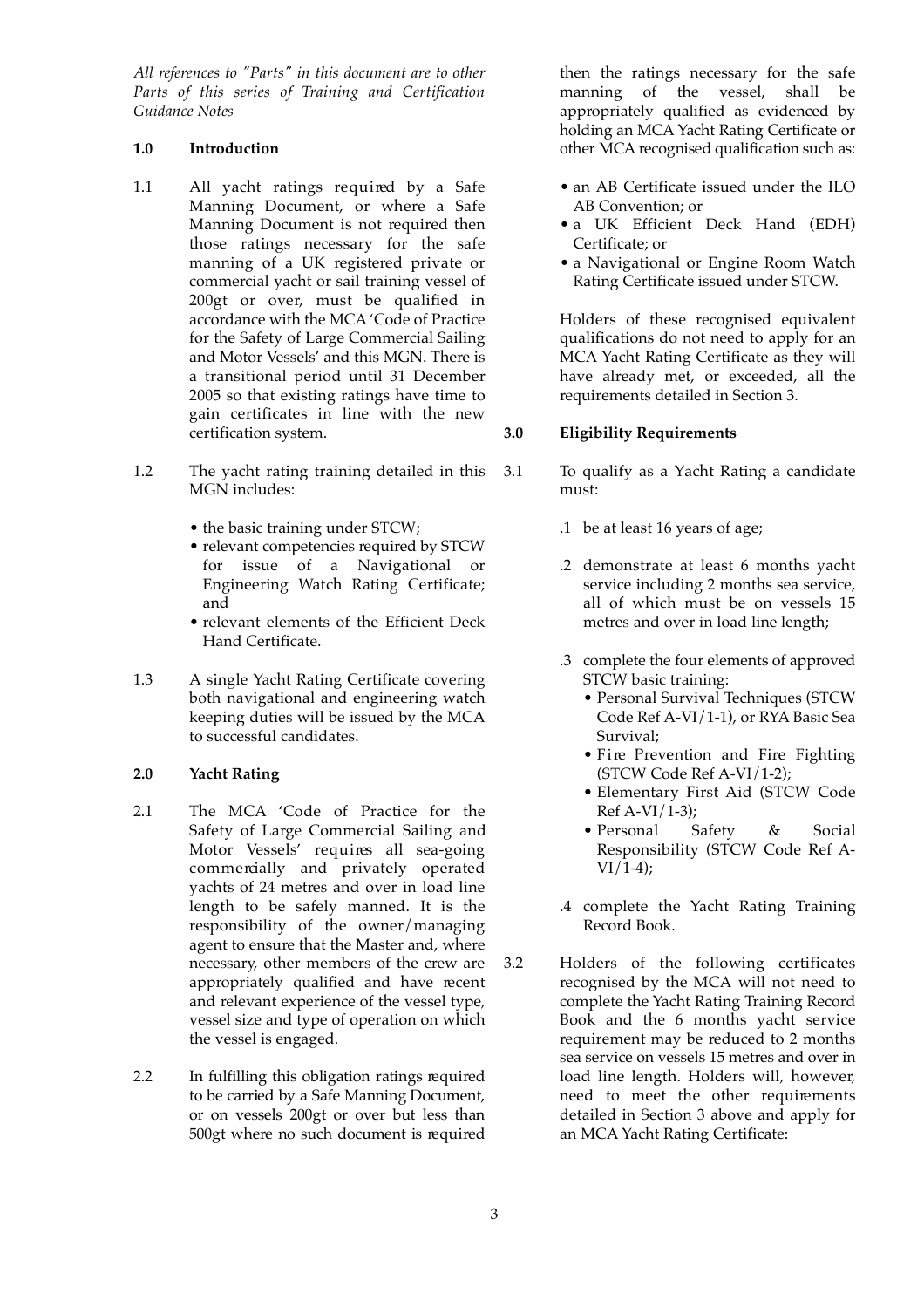- Watchleader Certificate together with a Competent Crew Certificate; or
- Day Skipper Certificate together with a Competent Crew Certificate; or
- Yacht Rating Course Completion Certificate

### **4.0 Medical Standards**

- 4.1 All candidates must hold a valid medical fitness certificate. The standard UK medical fitness certificate for those who work at sea is the ENG1. This is issued by an MCA approved doctor following a full medical examination. It is valid for a maximum of 2 years. Details of the procedures and medical and eyesight standards are given in Merchant Shipping Notice (MSN) 1765(M). A list of Approved Doctors is published annually as an MSN, currently MSN 1777(M), and a live list is available on the Agency's website at www.mcga.gov.uk/seafarer information/ health and safety. This MSN also lists those countries whose medical certificates are recognised as equivalent to the UK certificate and which are accordingly also acceptable.
- 4.2 For those who work on a vessel operating under MCA Codes of Practice and no more than 60 miles to sea, the ML5 certificate is also acceptable as evidence of medical fitness. Guidance on this is in MGN 264(M).

#### **5.0 Yacht Rating Training Record Book**

- 5.1 The format of the Training Record Book is in Annex A and this will also be included as part of the Officer of the Watch (Yacht) Training Record Book. Either is acceptable for submission when applying for a Yacht Rating Certificate. **Sections 1 to 6** detail the various tasks and knowledge that a candidate must demonstrate to show the level of competency required. Each area should be signed off, by the Master, when they are satisfied that the competency has been demonstrated.
- 5.2 **Sections 7 and 8** should be completed with details of the STCW basic training and yacht service / sea service respectively.
- 5.3 The qualifications of the Master together with a specimen signature should be entered in **Section** 9 of the Training Record Book.

5.4 The training period may be spread across a number of vessels. However, it remains the responsibility of the Master of the final  $v$ essel to establish that the required standard of competency has been met. This Master should complete **Section 10.**

### **6.0 Transitional Arrangements**

- 6.1 A transitional period will allow existing seafarers to achieve the required qualifications. This transitional arrangement ends on 31st December 2005. After this time the required ratings shall be appropriately qualified by holding an MCA Yacht Rating Certificate or other MCA recognised equivalent qualification.
- 6.2 Under these arrangements existing yacht ratings who can demonstrate 18 months yacht service on vessels 15 metres and over in load line length, and who have completed the four elements of STCW basic training as detailed in Section 3.0 will be exempted from completing the Training Record Book. Ratings who do not meet this yacht service requirement will need to complete the Training Record Book in full in addition to the STCW basic training.

### **7.0 Applications for a Yacht Rating Certificate**

7.1 An application should be made on form MSF 4340 which is available for download f rom the Agency website, from Marine Offices (contact details on the website) or from Seafarer Training & Certification Branch (contact details on page 2 of this MGN)

#### 7.2 **All applicants must send:**

- The completed application form;
- Birth certificate or passport;
- Evidence of service;
- Sea Service Testimonials;
- Valid Medical Fitness Certificate (ENG1) or equivalent or ML5 if applicable;
- STCW basic training certificates;
- The appropriate fee.
- 7.3 **Applicants with no exemption** must also send the completed Yacht Training Record Book (or the relevant part of the Officer of the Watch (Yacht) Record Training Book). They should ensure that they have at least 6 months yacht service, including 2 months sea service, all on vessels of 15 metres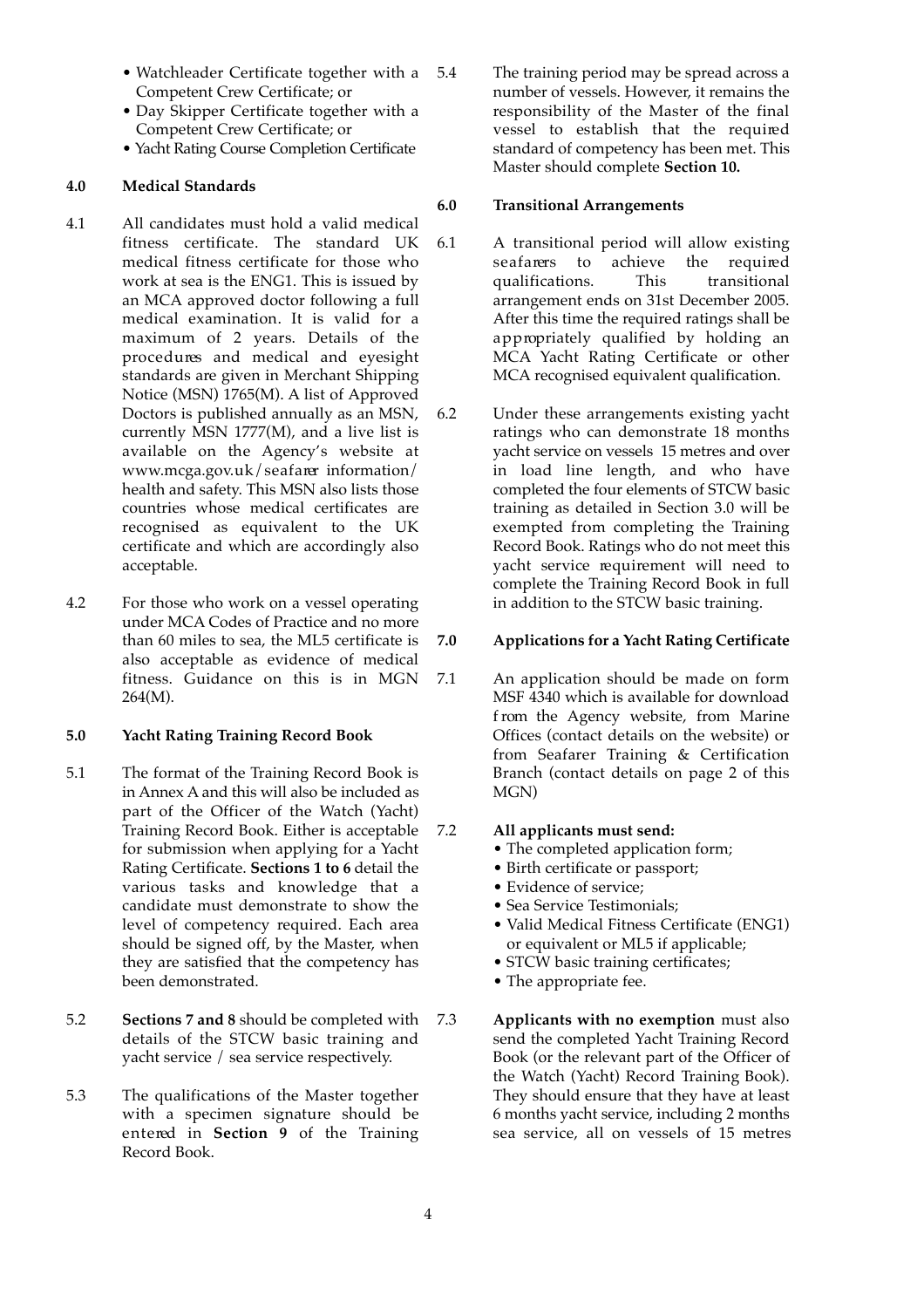and over in load line length with the supporting evidence / testimonials.

- 7.4 **Applicants with exemption** from completing the Yacht Training Record Book, and the reduction from  $6$  months yacht service to 2 months sea service, must send one of the certificates detailed at paragraph 3.2. They should also ensure that they have 2 months sea service on vessels 15 metres and over in loadline length with the supporting evidence / testimonials.
- 7.5 **Applicants under transitional arrangements** only need to send the documents for 'All applicants' listed at paragraph 7.2. They should also ensure that they have 18 months yacht service on vessels 15 metres and over in load line length with the supporting evidence / testimonials.
- 7.6 **Evidence of service** should be in the form of logbook or discharge book entries supported by testimonials from the Master. A specimen testimonial is at Annex B

#### **8.0 Further Information**

8.1 Further information is available from the Seafarer Training & Certification Branch or any Marine Office.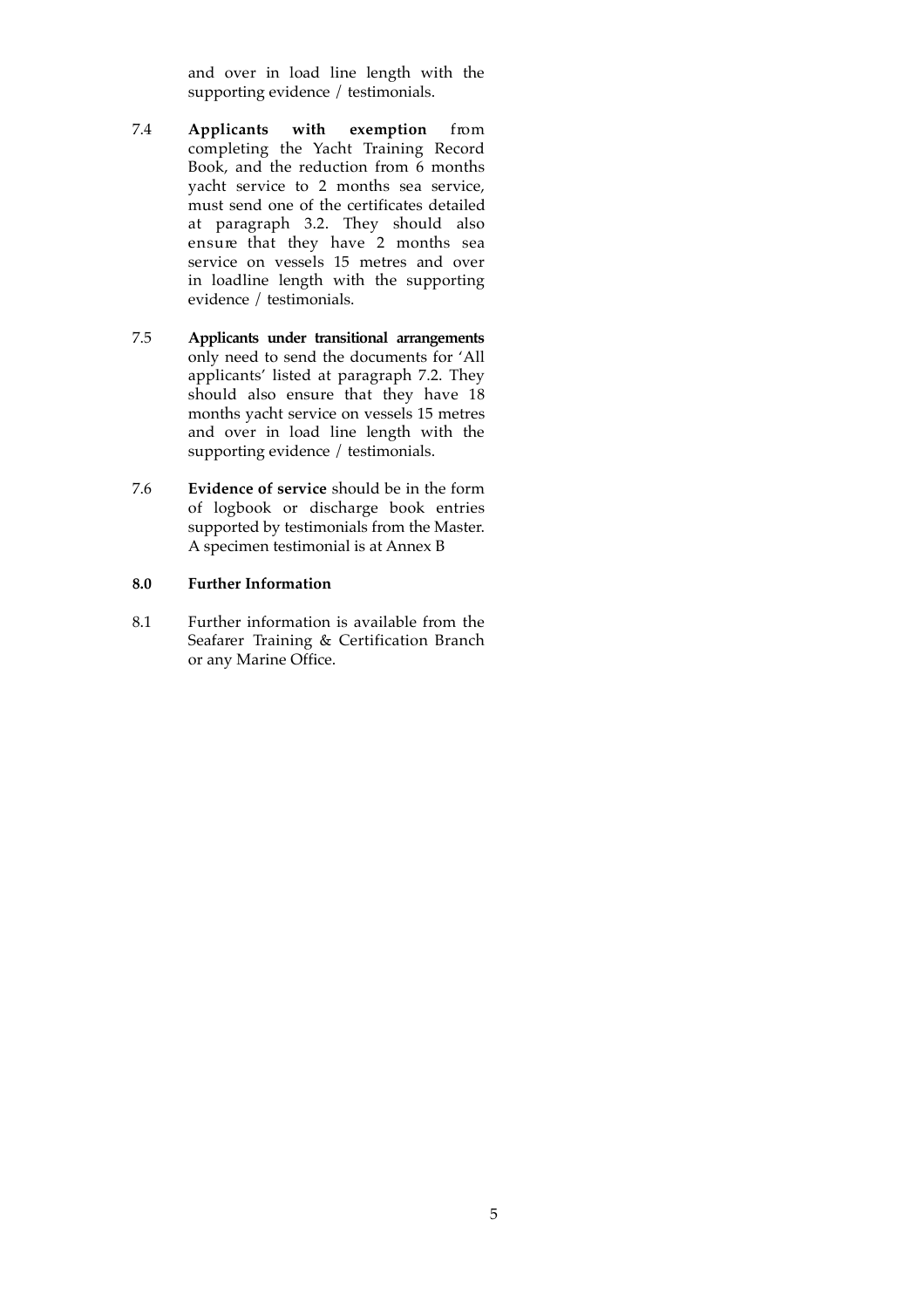# **YACHT RATING TRAINING RECORD BOOK**

| N<br>E OF.<br>SH A<br>M<br>Δ<br>HΔ | ЕR   |
|------------------------------------|------|
| DATE<br>RIRT<br>rн<br>6 Y.H<br>    | <br> |

**Discharge Book No or Other I.D**

## **SECTION 1 - Navigational Watch Duties**

| <b>Task</b>                                                                                                                                                  | Verification | Name/Rank | Date |
|--------------------------------------------------------------------------------------------------------------------------------------------------------------|--------------|-----------|------|
| Steering & Helm Orders:                                                                                                                                      |              |           |      |
| Demonstrate knowledge of the compass card in<br>360 <sup>°</sup> notation                                                                                    |              |           |      |
| Demonstrate ability to steer using magnetic and<br>gyro-compass in open waters (minimum 5<br>hours)                                                          |              |           |      |
| Demonstrate ability to steer using magnetic and<br>gyro-compass in pilotage waters (minimum 5<br>hrs)                                                        |              |           |      |
| Understand and respond to helm orders (for<br>both pilotage and open water situations)                                                                       |              |           |      |
| Demonstrate change over procedures from<br>helm to auto steering and vice-versa                                                                              |              |           |      |
| Keeping a Proper Lookout & Lookout Duties:                                                                                                                   |              |           |      |
| Demonstrate ability to report bearings in<br>degrees and points                                                                                              |              |           |      |
| Demonstrate ability to report ships, lights,<br>navigation marks and other floating and fixed<br>objects                                                     |              |           |      |
| Demonstrate ability to report sound signals                                                                                                                  |              |           |      |
| Contribute to Monitoring and Controlling a<br><b>Safe Watch</b>                                                                                              |              |           |      |
| Demonstrate a knowledge of shipboard terms<br>and definitions                                                                                                |              |           |      |
| Demonstrate use of appropriate internal<br>communications equipment and alarms                                                                               |              |           |      |
| Demonstrate the ability to understand common<br>orders and commands from the OOW in<br>matters relevant to watch keeping duties                              |              |           |      |
| Demonstrate the ability to respond to orders<br>and commands, and communicate with the<br>OOW in a clear and concise fashion                                 |              |           |      |
| Demonstrate knowledge of the procedures for<br>the relief and handover of the navigational<br>watch in accordance with accepted principles<br>and procedures |              |           |      |
| Demonstrate knowledge of the information<br>required to maintain a safe navigation watch                                                                     |              |           |      |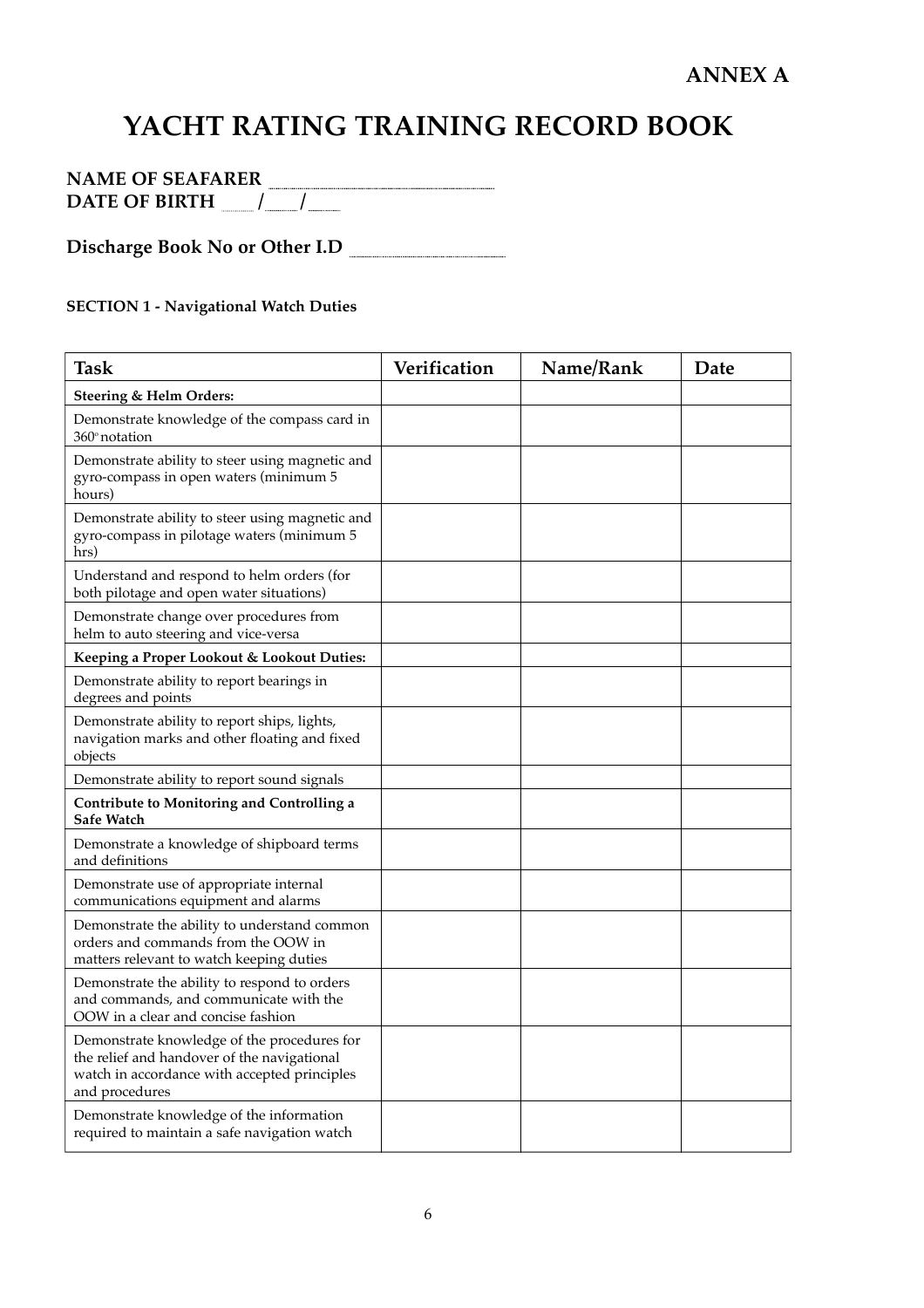## **SECTION 2 - Life Saving and Fire Fighting Equipment**

| <b>Task</b>                                                                                                                                                                                  | Verification | Name/Rank | Date |
|----------------------------------------------------------------------------------------------------------------------------------------------------------------------------------------------|--------------|-----------|------|
| Understand the importance of musters and<br>drills and know what action to take on hearing<br>an alarm signal                                                                                |              |           |      |
| Demonstrate a knowledge of assigned<br>shipboard emergency duties                                                                                                                            |              |           |      |
| Understand alarm systems and demonstrate the<br>ability to distinguish between the various alarm<br>signals                                                                                  |              |           |      |
| Demonstrate a familiarity with type, use and<br>location of fire fighting appliances including<br>fixed fire fighting equipment such as in engine<br>room, galley and petrol storage lockers |              |           |      |
| Understand the importance and operation of<br>fire doors and fire dampers/closure                                                                                                            |              |           |      |
| Demonstrate a familiarity with type, use and<br>location of life saving appliances and life saving<br>equipment.                                                                             |              |           |      |
| Understand the correct operation, precautions<br>and the dangers of launching and recovery of<br>rescue and survival craft                                                                   |              |           |      |

## **SECTION 3 - Seamanship**

| <b>Task</b>                                                   | Verification | Name/Rank | Date |
|---------------------------------------------------------------|--------------|-----------|------|
| Demonstrate common knots, bends                               |              |           |      |
| and hitches                                                   |              |           |      |
| $\bullet$ Reef knot                                           |              |           |      |
| • Clove hitch                                                 |              |           |      |
| $\bullet$ Bowline                                             |              |           |      |
| • Bowline on the bight                                        |              |           |      |
| • Sheet bend                                                  |              |           |      |
| • Double sheet bend                                           |              |           |      |
| • Rolling hitch                                               |              |           |      |
| • Round turn and two half hitches                             |              |           |      |
| • Figure of eight                                             |              |           |      |
| Demonstrate:                                                  |              |           |      |
| • Handling of mooring ropes and wires                         |              |           |      |
| • Use of rope stoppers                                        |              |           |      |
| • Care, use and storage of ropes and wires                    |              |           |      |
| • Safe operation of mooring winches, windlass                 |              |           |      |
| and capstan                                                   |              |           |      |
| • Correct fitting of wire grips                               |              |           |      |
| • Slinging a stage and bosun chair                            |              |           |      |
| • Rigging pilot ladder, gangways and<br>accommodation ladders |              |           |      |
| • Rigging of hydrostatic releases                             |              |           |      |
| • Securing the deck for heavy weather                         |              |           |      |
| • Opening and closing of hatches and                          |              |           |      |
| watertight doors including, stern, side and                   |              |           |      |
| other shell openings                                          |              |           |      |
| • Securing of anchors for sea                                 |              |           |      |
| Understand the importance and safe operation                  |              |           |      |
| of watertight doors, hatches and hull openings                |              |           |      |
|                                                               |              |           |      |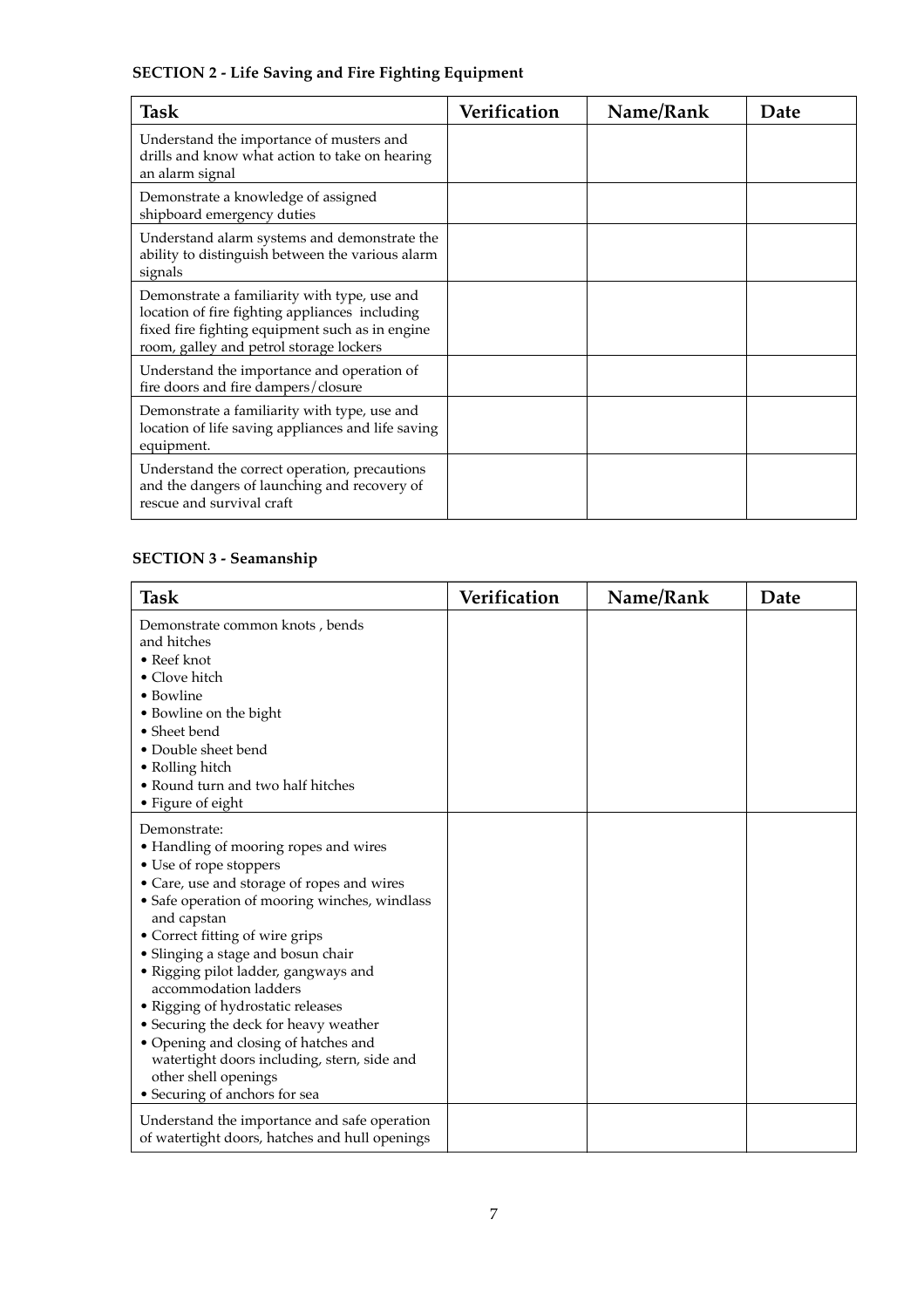## **SECTION 4 – Code of safe Working Practices**

| Task                                                                             | Verification | Name/Rank | Date |
|----------------------------------------------------------------------------------|--------------|-----------|------|
| <b>Code of Safe Working Practices (COSWP)</b>                                    |              |           |      |
| Have working knowledge of the following<br>COSWP relevant to a seaman's duties:  |              |           |      |
| • Personal protective equipment                                                  |              |           |      |
| • Safety signs                                                                   |              |           |      |
| • Safety induction                                                               |              |           |      |
| • Fire precautions                                                               |              |           |      |
| • Emergency procedures                                                           |              |           |      |
| • Security on board                                                              |              |           |      |
| • Safe movement onboard ship                                                     |              |           |      |
| • Safe systems of work including work aloft,<br>outboard and in machinery spaces |              |           |      |
| • Entry into enclosed or confined spaces                                         |              |           |      |
| • Boarding arrangements                                                          |              |           |      |
| • Manual lifting and carrying                                                    |              |           |      |
| • Use of work equipment                                                          |              |           |      |
| • Lifting plant                                                                  |              |           |      |
| • Anchoring, mooring and towing operations                                       |              |           |      |
| • Stowage and safe handling of oils and<br>chemicals                             |              |           |      |
|                                                                                  |              |           |      |

## **SECTION 5 - Engine Watch Keeping Duties**

| <b>Task</b>                                                                                                               | Verification | Name/Rank | Date |
|---------------------------------------------------------------------------------------------------------------------------|--------------|-----------|------|
| <b>Watch Keeping:</b>                                                                                                     |              |           |      |
| Demonstrate knowledge of the information<br>required to maintain a safe engineering watch                                 |              |           |      |
| Understand terms used in machinery space and<br>the names of machinery and equipment.                                     |              |           |      |
| Understand engine room watchkeeping<br>procedures.                                                                        |              |           |      |
| Understand bilge pumping arrangements                                                                                     |              |           |      |
| Understand safe working practices as related to<br>engine room operations.                                                |              |           |      |
| Understand the requirement for record and log<br>keeping                                                                  |              |           |      |
| Demonstrate how to hand over and relieve an<br>engine room watch in accordance with accepted<br>principles and procedures |              |           |      |
| Demonstrate clear and concise communications<br>and acknowledgement of machinery space<br>orders                          |              |           |      |
| Demonstrate a knowledge of machinery space<br>emergency escape routes                                                     |              |           |      |
| Demonstrate opening and closing of engine<br>room opening and accesses incl. water tight<br>doors (if fitted)             |              |           |      |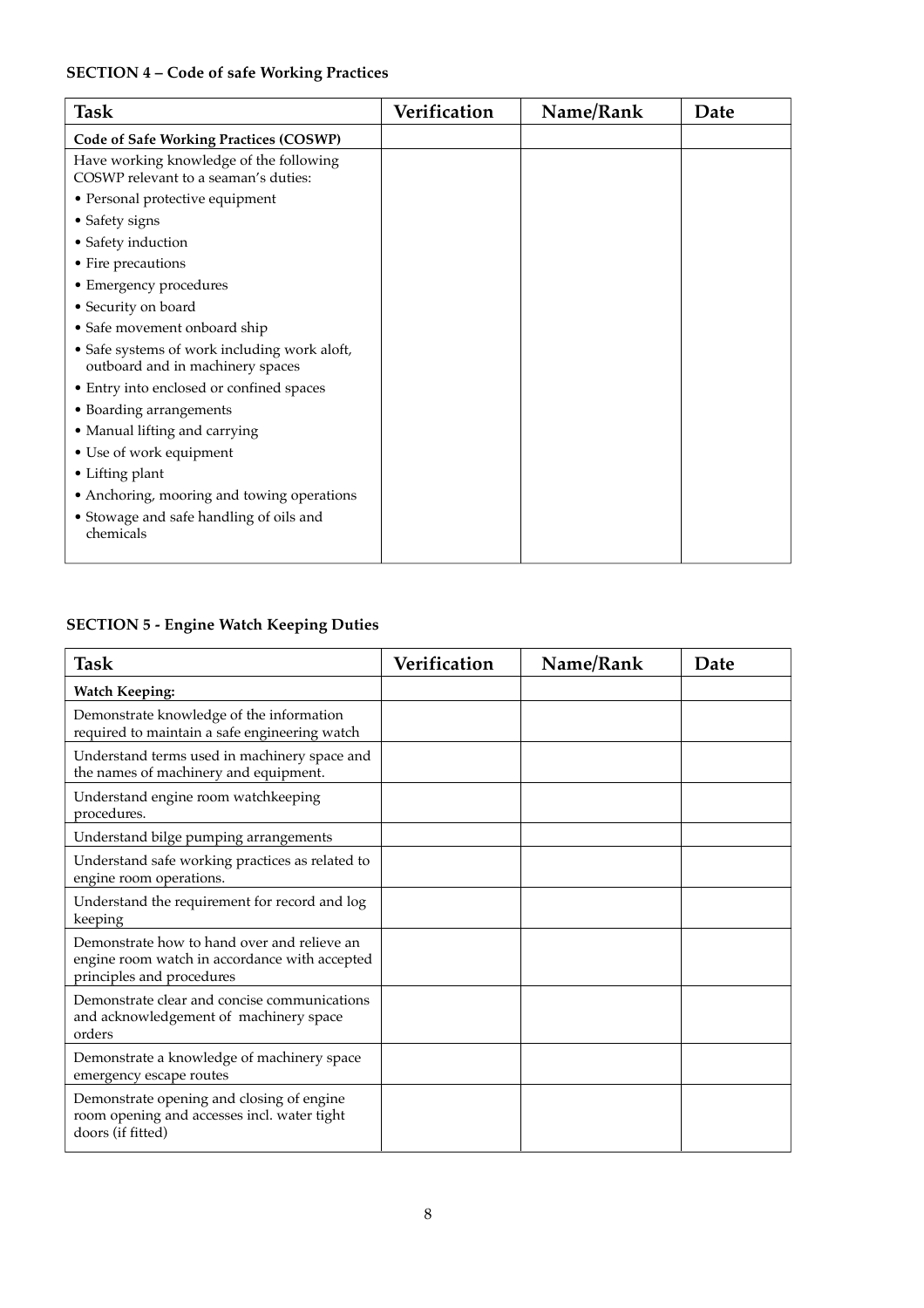## **SECTION 6 – Pollution Prevention**

| <b>Task</b>                                                                                               | Verification | Name/Rank | Date |
|-----------------------------------------------------------------------------------------------------------|--------------|-----------|------|
| <b>Prevention of Pollution</b>                                                                            |              |           |      |
| Understand bunkering and refuelling<br>procedures with regards to protection of the<br>marine environment |              |           |      |
| Demonstrate knowledge of basic environmental<br>protection procedures                                     |              |           |      |
| Understand requirements and prohibitions for<br>discharge of oils, sewage and residues overside.          |              |           |      |
| Understand requirements and prohibitions for<br>disposal and/or discharge of garbage                      |              |           |      |
| Knowledge of the location and use of anti-<br>pollution equipment                                         |              |           |      |

## **SECTION 7 –Completion of STCW 95 Basic Training**

| Title                                                      | <b>Cert No</b> | Date Issue | <b>Issued By</b> | Verification |
|------------------------------------------------------------|----------------|------------|------------------|--------------|
| Personnel Survival Techniques<br>$(STCW A-VI/1-1)$         |                |            |                  |              |
| Fire Prevention & Fire Fighting<br>$(STCW A-VI/1-2)$       |                |            |                  |              |
| Elementary First Aid<br>$(STCW A-VI/1-3)$                  |                |            |                  |              |
| Personal Safety & Social<br>Responsibility (STCW A-VI/1-4) |                |            |                  |              |

## **SECTION 8 – Yacht Service and Sea Service Records**

| Name, Type and Length<br>of Yacht | Date of<br>Joining | Date of<br>Leaving | Days at<br>Sea | Mileage | Total Time <br>on Board |
|-----------------------------------|--------------------|--------------------|----------------|---------|-------------------------|
|                                   |                    |                    |                |         |                         |
|                                   |                    |                    |                |         |                         |
|                                   |                    |                    |                |         |                         |

## **SECTION 9 – Verification of Signatures**

|      |      |                             | <b>Qualification Details</b> |                           |                         |                       |
|------|------|-----------------------------|------------------------------|---------------------------|-------------------------|-----------------------|
| Name | Rank | Certificate<br><b>Title</b> | Number                       | <b>Issue</b><br>Authority | Date of<br><b>Issue</b> | Specimen<br>Signature |
|      |      |                             |                              |                           |                         |                       |
|      |      |                             |                              |                           |                         |                       |
|      |      |                             |                              |                           |                         |                       |
|      |      |                             |                              |                           |                         |                       |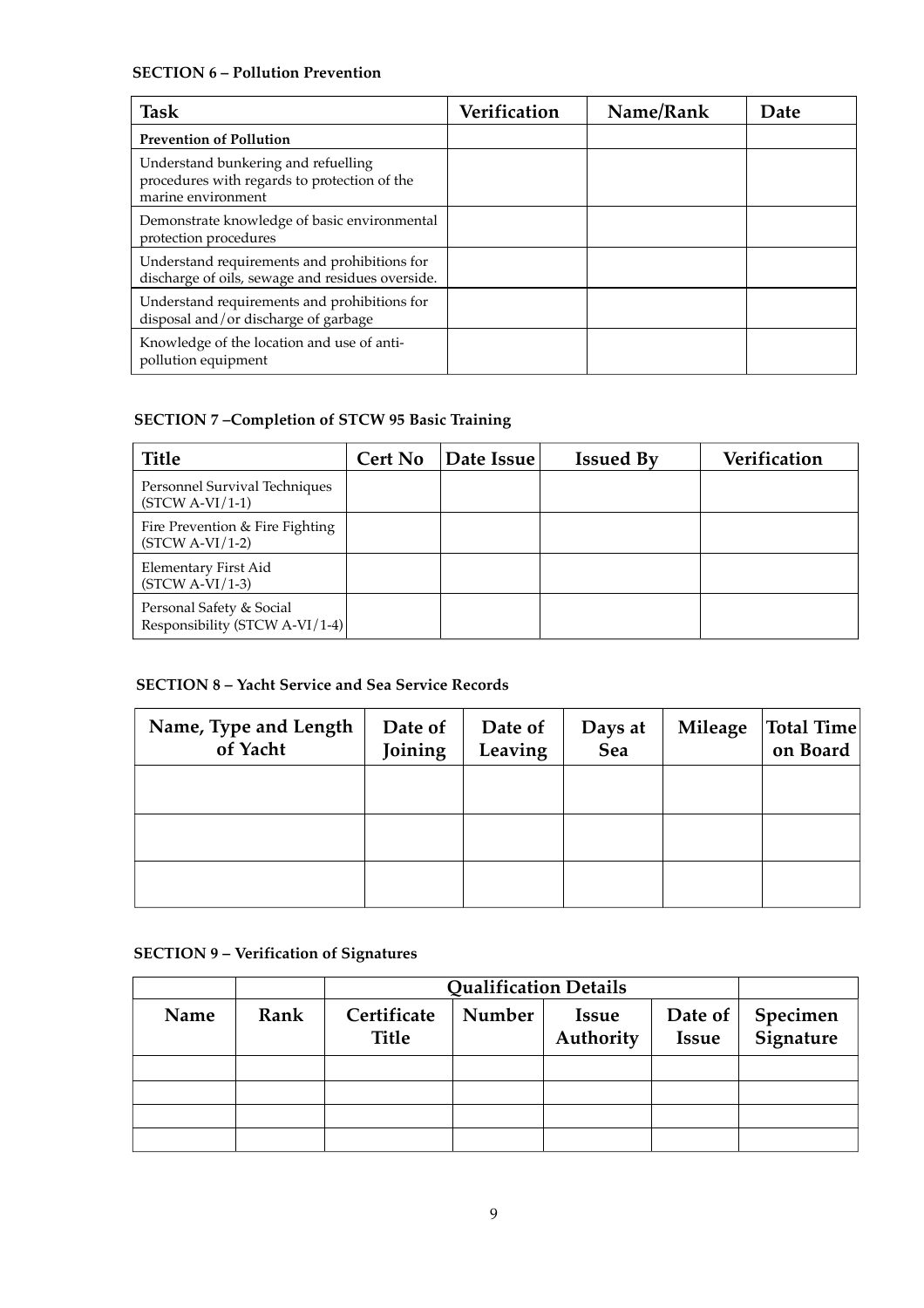## **SECTION 10 – Statement by Master of final vessel**

I confirm that I am satisfied that this candidate meets all of the required standards of competency to be issued with a MCA Yacht Rating Certificate.